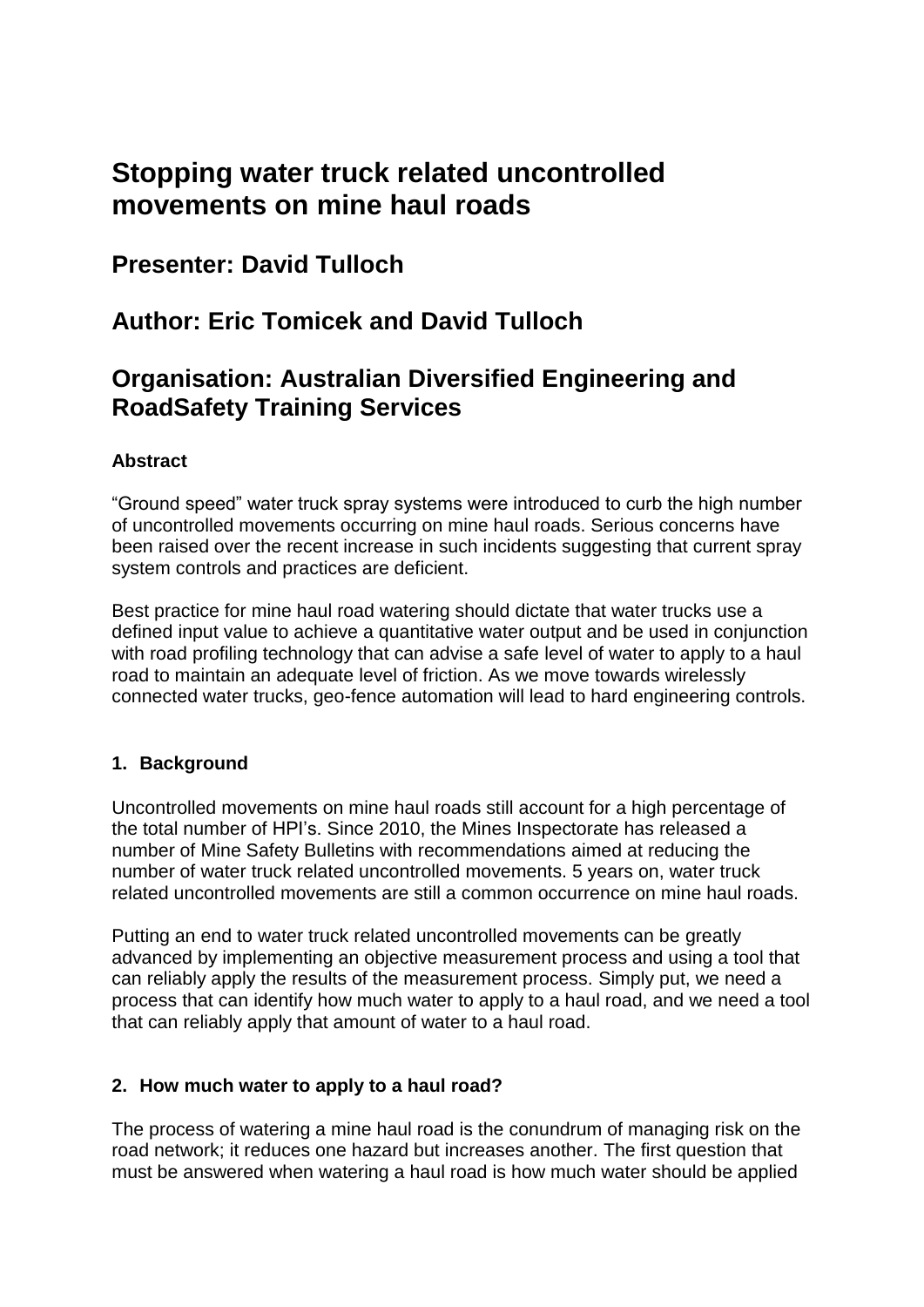to the haul road? To determine the answer we must understand the outcome we are trying to achieve. The outcome is haul road that has been coated with water to suppress dust but still has an adequate level of friction, that will ensure haul road users maintain traction on the unsealed haul road. Understanding this requirement is the first key step in stopping water truck related uncontrolled movements.

### **3. Road Friction**

For a safe haul road, the available friction supply must exceed normal vehicle operation friction demands.

Using specialised measurement devices it is possible to objectively measure the available friction on a watered mine haul road. A portable accelerometer device is fitted to the interior of a mine light vehicle equipped with ABS brakes and will display test results in real time.

Measuring road friction is an unobtrusive process with no interference to mining activities or operational road safety. An audit process on an individual section of haul road typically takes 5 minutes using a light vehicle and a calibrated water truck.

The focus is on the higher risk classified roads with poor material or road geometry.

#### **4. Friction Supply vs Friction Demand**

A sufficient coefficient of friction is required to maintain traction under acceleration, braking and cornering. Friction supply is the available friction in the haul road and will change based on haul road material. Friction demand is determined by the size of equipment used on site and road geometry.

The friction requirements of a haul road user can be put simply as supply vs demand. The friction supply must exceed the friction demand for safe operation; the factor between the two is the safety margin. Road material is the major element that determines friction supply; clay materials generally have poor friction whilst coarse sheeting will have a high level of friction.

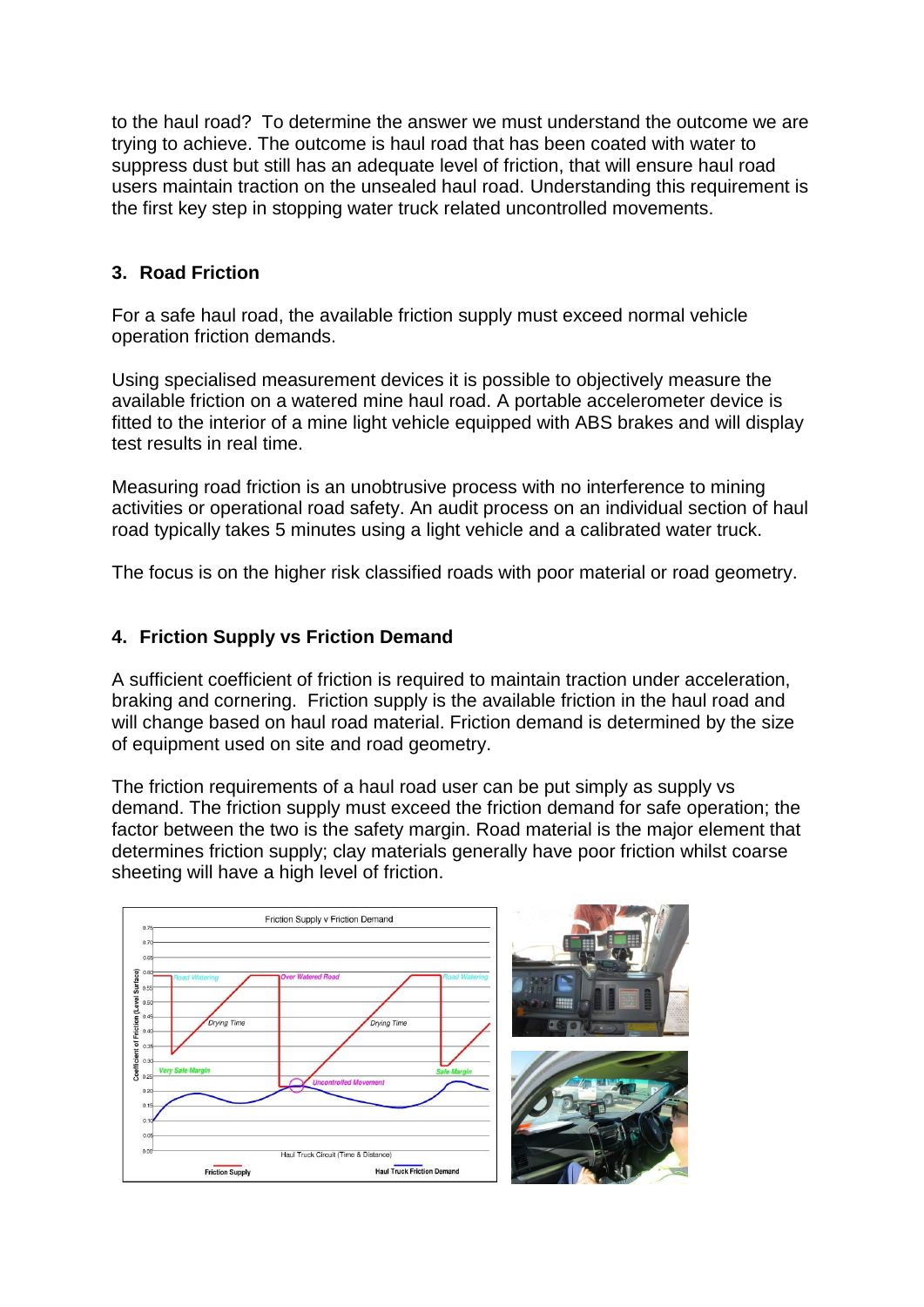#### **5. Safe Water Application Rate**

A Safe Water Application rate is the link between haul road friction measurement and mine haul road watering processes.

The application rate is expressed as millimetres per meter squared (mm/m<sup>2</sup>). As an example, 0.3 mm/m<sup>2</sup> application of water is equivalent to equally dispersing 300ml of water over a 1  $m<sup>2</sup>$  area of ground.

A water application rate is a standard form of measurement and is used in conjunction with the friction measurement device to determine the available coefficient of friction.

The next generation, true smart water trucks will use a water application rate as a definable input for configuring water application.

#### **6. Benchmarking & Road Profiling**

The road friction audit process will determine the category a haul road, based on the Haul Road Friction Protocol. The friction audit is a simple application of water followed by a friction test.

A total of 1.5 mm/m<sup>2</sup> water application is applied to a single section of haul road. A friction test is completed at regular 0.3 mm/m<sup>2</sup> intervals until a total of 1.5 mm/m<sup>2</sup> water is applied to the haul road. Measuring the friction at regular 0.3 mm/m<sup>2</sup> intervals will determine how the haul road reacts to water and the result of the coefficient of friction.



#### **7. Global Haul Road Friction Protocol**

The Global Haul Road Friction Protocol is a simplified method of classifying haul roads. Haul roads are classified into four categories based on the available coefficient of friction that has been determined after a road friction audit.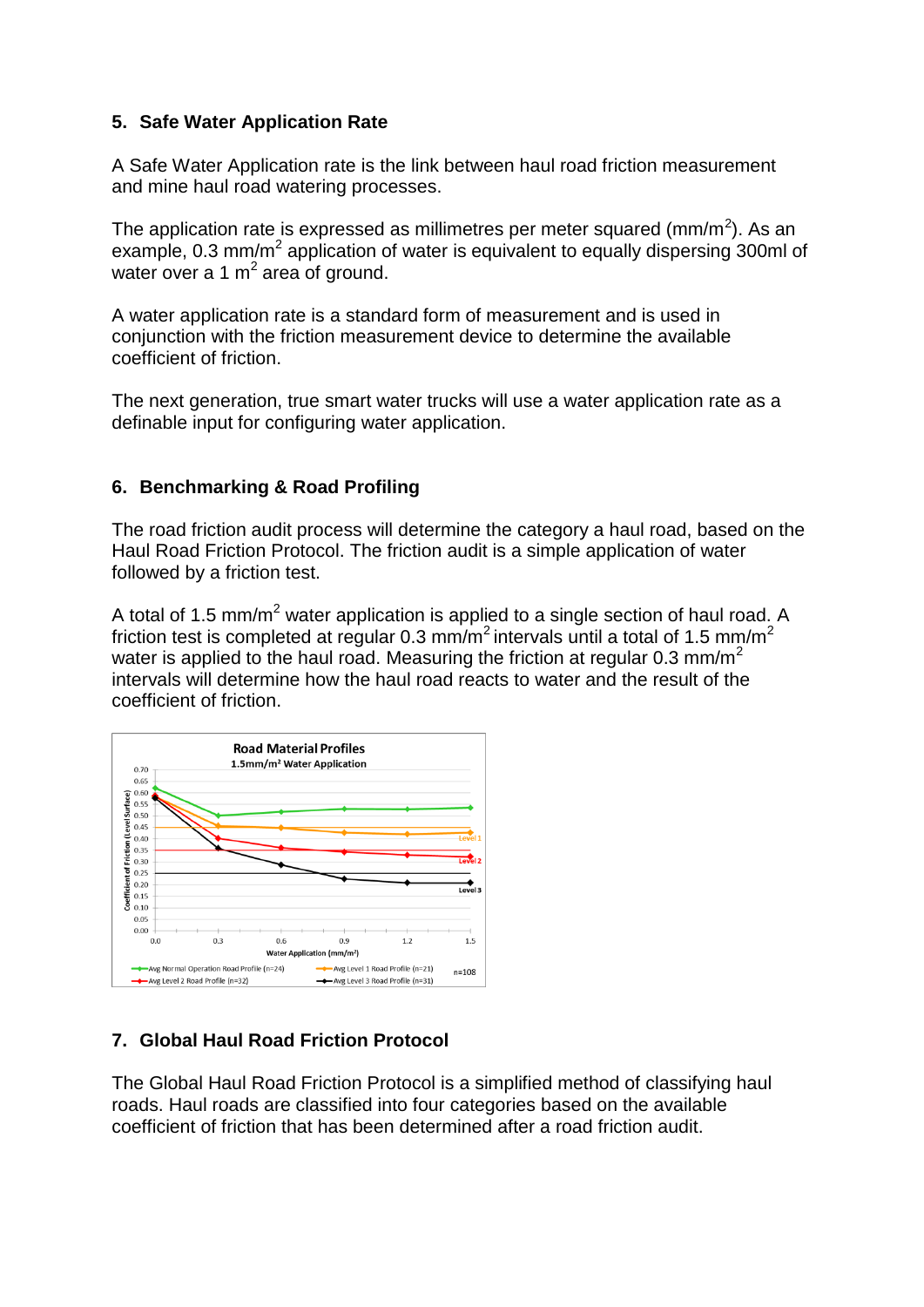- A watered Green haul road will maintain an adequate level of friction for all vehicles.
- A watered Orange haul road can be potentially hazardous for haul trucks.
- A watered Red haul road can provide hazardous conditions for haul trucks and potentially hazardous conditions for light vehicles. The safety margin between friction supply and friction demand is reduced if over watered.
- A watered Black haul road can provide extremely hazardous conditions for all vehicles. The safety margin between friction supply and friction demand is greatly reduced if over watered.

| Level 1<br><b>Normal</b><br>0.45                                                                      | 0.35 | Level 2                                                                                           | 0.25 | Level 3                                                                           |
|-------------------------------------------------------------------------------------------------------|------|---------------------------------------------------------------------------------------------------|------|-----------------------------------------------------------------------------------|
| <b>Level Surface Friction between</b><br><b>Level Surface Friction above</b><br>$0.45 - 0.35$<br>0.45 |      | <b>Level Surface Friction between</b><br>$0.35 - 0.25$                                            |      | <b>Level Surface Friction below</b><br>0.25                                       |
| <b>Caution for Haul Trucks</b><br><b>Safe Operations for All</b><br><b>Vehicles</b>                   |      | <b>Potentially Hazardous for</b><br><b>Haul Trucks &amp; Caution for</b><br><b>Light Vehicles</b> |      | <b>Hazardous for Haul Trucks</b><br>& Potentially Hazardous<br>for Light Vehicles |
| <b>OCE/Supervisor to Determine</b><br><b>Operational Restrictions</b>                                 |      | <b>OCE/Supervisor to Determine</b><br><b>Operational Restrictions</b>                             |      | <b>OCE/Supervisor to Determine</b><br><b>Operational Restrictions</b>             |
|                                                                                                       |      | The Tullach (Steeker Eristian ModelC)                                                             |      |                                                                                   |

The Tulloch/Stocker Friction Model©.

#### **8. Road Profile Example**

Analysing the average level 3, black category haul road. The black line represents the measured coefficient of friction by a light vehicle. The blue line represents the correlated link between a light vehicle and a mine haul truck. Due to the increase in size and weight of a mine haul truck, the supply of friction is reduced based on the correlated link to present the truck coefficient of friction.

A coefficient of friction under 0.25 will provide an extremely hazardous condition for all haul road users. To ensure an adequate level of friction is maintained, the optimal water application rate is 0.3 mm/m<sup>2</sup>. This application rate will satisfy both dust suppression requirements as well as friction demand requirements.

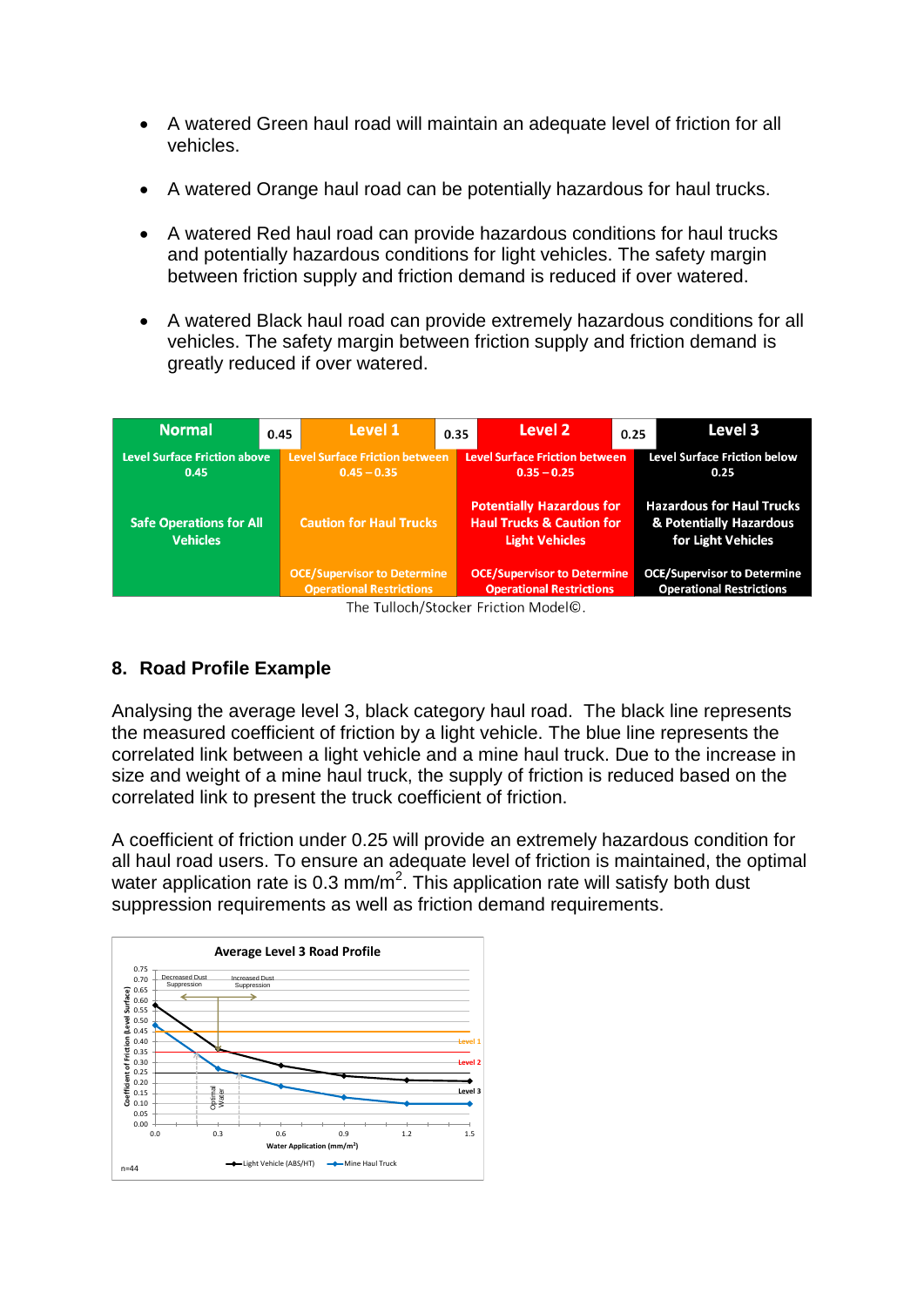#### **9. Correct Tool For The Job**

Determining the optimal and safe water application rate is only step one in the process of stopping water truck related uncontrolled movements.

A major factor contributing to water truck related uncontrolled movements is the tool for the job is normally incapable of applying the optimal and safe amount of water in critical areas of the mine. Critical areas like ramps, tight radius corners and intersections.

To stop uncontrolled movements It is necessary that you can reliably and consistently apply a set water application rate onto the haul road.

The solution is not simply a "ground speed" water truck spray control system. A ground speed spray control system simply moderates the flow of water based on ground speed without taking into consideration other vital variables.

A true smart water truck spray control system must be compatible with the results of haul road friction testing and accept a defined input.

#### **10. Measurable Water Truck Spray System**

Typical spray control systems including ground speed spray control system use undefined terms like "high" or "low" water output or a percentage of water pump flow. Therefore the amount of water being applied to the ground is unknown.

A true smart spray control system is measurable and uses a defined input value to achieve a quantitative output of water. The measurable spray system will be able to input the safe water application rate as defined by a road friction test result.

A true smart spray control system will apply the same amount of water to a haul road regardless of the changing variables like ground speed, engine RPM, truck setup or operator.

#### **11. Water Truck Development Timeline**

Pre 1994, water truck spray control systems were rudimentary. There was no speed control of the water pump and the water was delivered at a flow rate equivalent to the maximum output of large spray heads, some water trucks were fitted with up to five spray heads delivering 15 tons of water per minute.

With no water pump speed control, spot or pulse spray operation is a common method used to control the amount of water being applied to the road. The result is still a very hazardous condition to all haul road users as the watered spots can contain a very high volume of water. This type of spray control system is still regularly used today.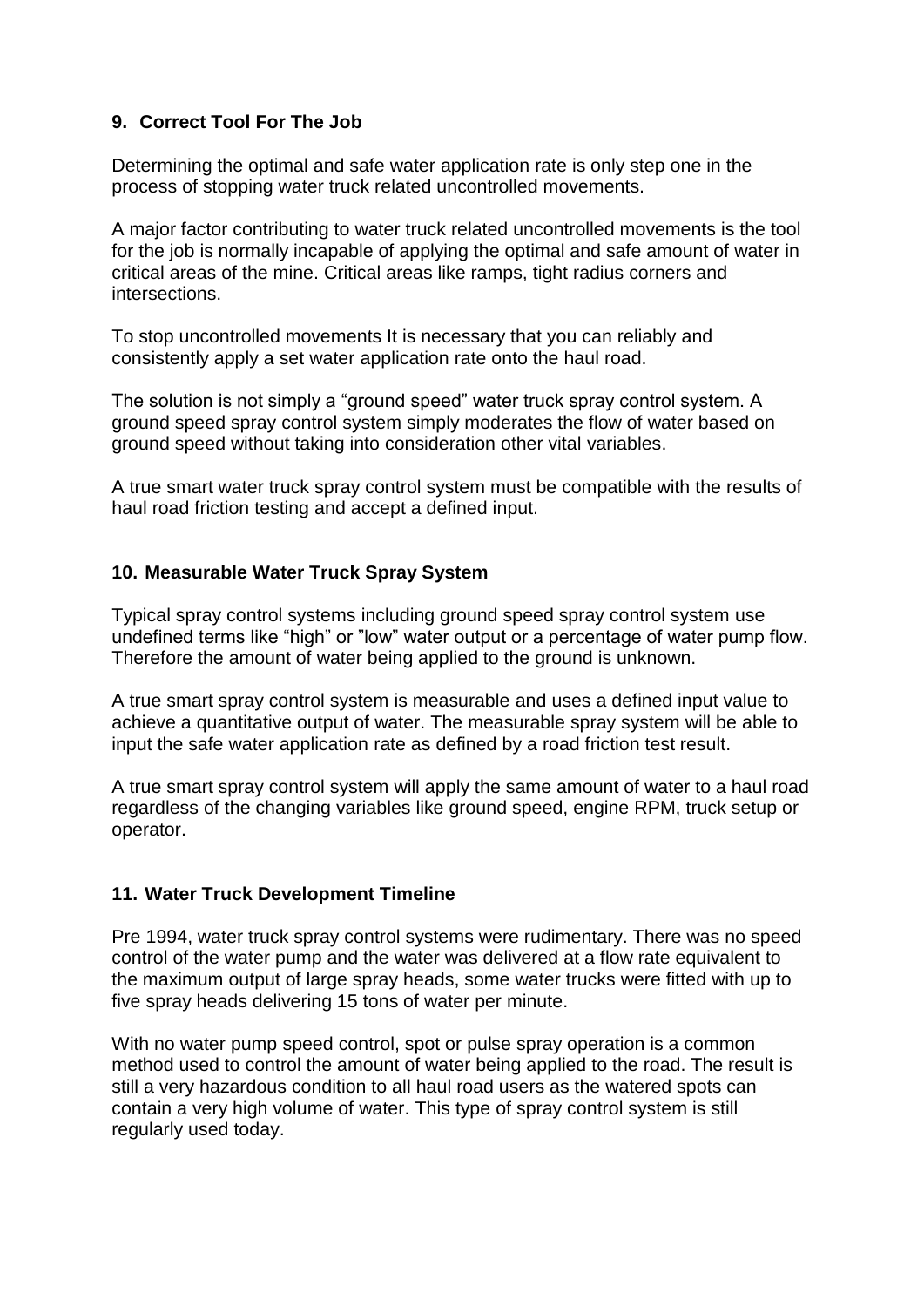Post 1994, ADE was approached by a major OEM to design and build a speed control system for large off-highway water trucks. The system offered four different fixed flow rates that would allow four different water pump speeds. Control of water flow at lower speeds is now better managed however the water output was still considerably high and operators again turned to Spot spray operations.

The Queensland Mines Inspectorate investigates mine haul road accidents cause by incorrect watering of mine haul roads. Post 2010, begins the era of ground speed spray control systems. The four speed control valve concept is coupled with electronic controlled sequencing with ground speed inputs to provide a speed banded spray control system.

This four speed system and like most other ground speed spray control systems available on the market are a speed banded spray control system. The system reacts to ground speed however cannot adjust for engine RPM and therefore only satisfactory operates within ideal speed ranges. Overwatering can still occur in critical areas such as ramps or tight radius curves.

Now, begins the era of the true smart spray, measurable water truck spray control system that can apply a set water application rate in mm/m<sup>2</sup>.

The true smart spray control system will maintain a water application rate regardless of ground speed, gear or engine RPM, up to the maximum limit of the water pump output.

Using a water application rate means everyone is speaking the same language and regardless of the mine site, water truck or operator, if the water truck is fitted with a measurable spray system, every water truck can simply apply the same amount of water to the haul road.

Water truck operators now have a tool that will allow them to apply the correct amount of water to the haul road.

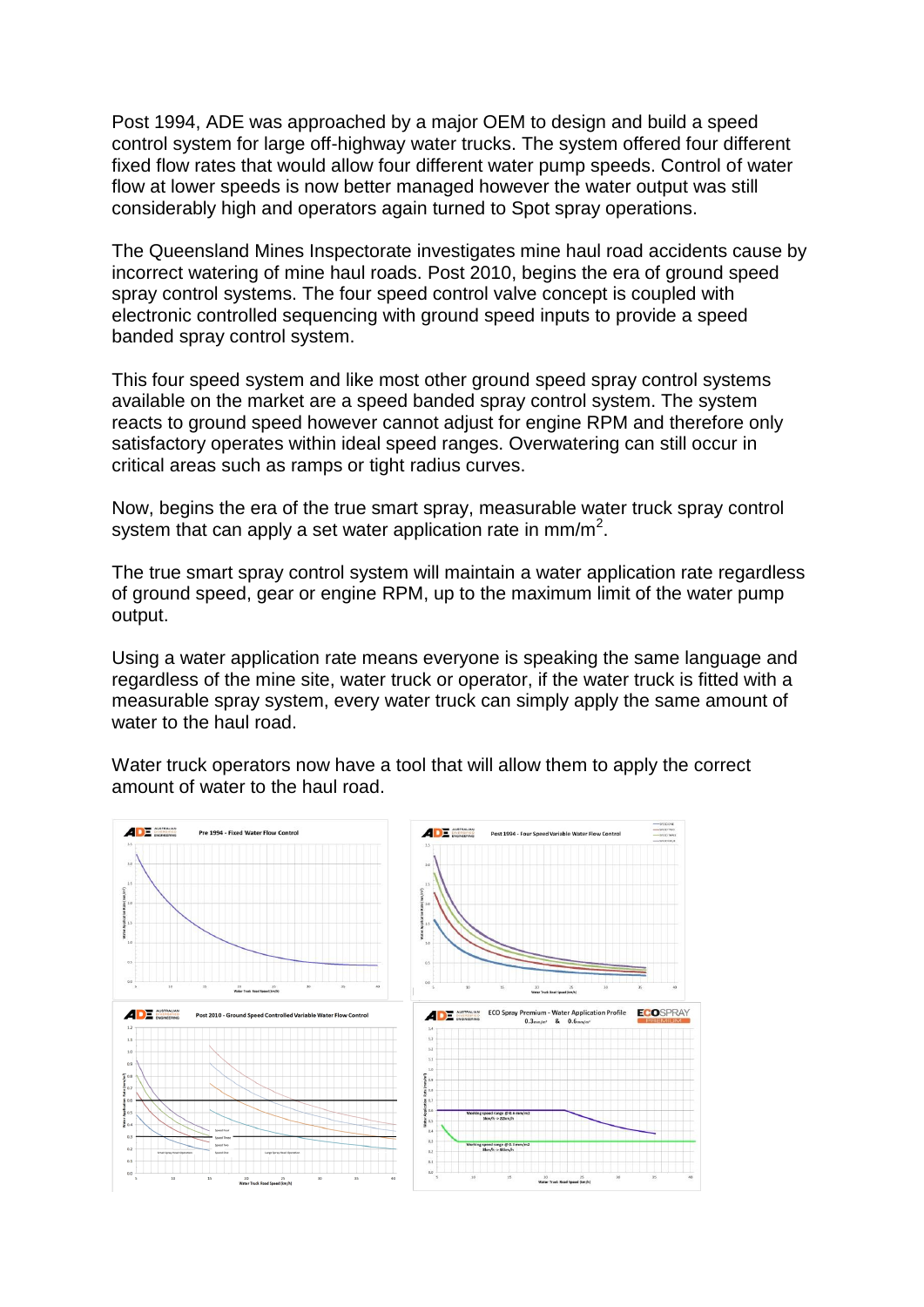### **12. Technology**

A true smart spray system will be computer controlled adding the benefits of data logging, remote connectivity and automation.

With data logging it will be possible to determine what a water truck was doing at any given time or location, what spray heads were open, what the water application rate was. In the event of an incident, investigators will have a new level of information available to them.

In the age of big data and live tracking, remote management of the water truck assets will prove a vital tool in managing and improving water truck operations giving the ability to correlate water truck data with weather, dust monitors and maintenance statistics.

The development of an automated water truck all of a sudden seems conceivable.

#### **13.Geo-fence Automation**

The journey to water truck automation will be via geo-fence automation that will manage water truck operations based on the water trucks geographic location within the mine.

Geo-fence automation will add a new level of control to help manage the risk of over watering.

Geo-fence operation will require two key attributes, a settings profile and a geo-fence barrier.

#### **14. Geo-fence Profile**

In the simplest form, a geo-fence profile will manage the water application rate and spray mode.

Mine operators can choose to restrict the water application rate and choose what spray mode is used for a particular location, ramp or corner on a mine. The mine operator may even choose to restrict watering operations around critical locations.

A typical Geo-fence profile will have the following settings:

- Water application rate
	- o Min rate
	- o Max rate
- Active time
	- o Day hours
	- o Night Hours
- Spray mode operation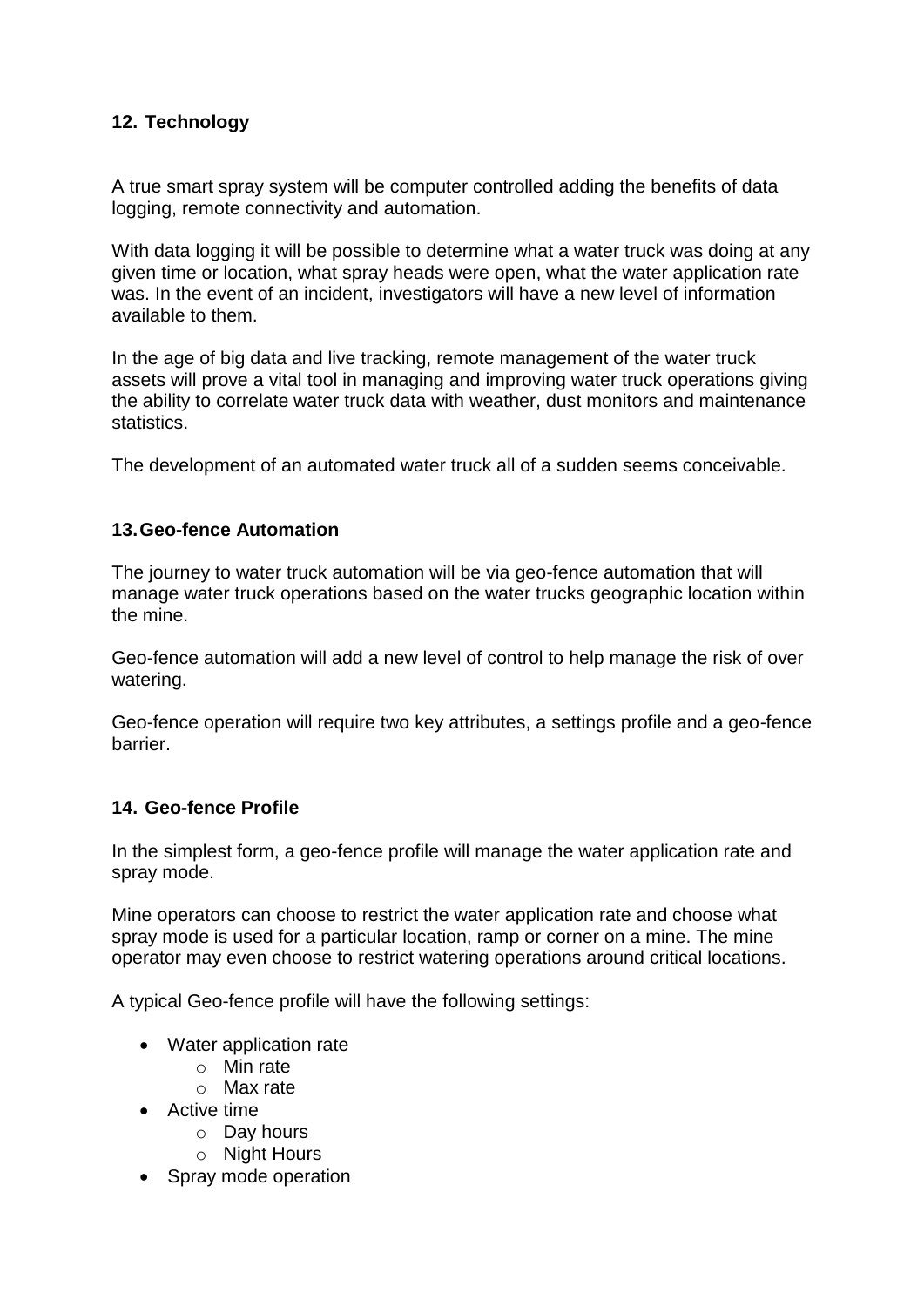#### **15.Geo-fence barrier**

Exploring how a mine site may choose to set up the geo-fence barriers.

At a minimum, geo-fence barriers should have priority ratings and optional time restrictions. Meaning, geo-fences can be placed on top of each other and based on the priority or time of day, will determine what profile settings are used.

This will allow mine operators to configure a default geo-fence over the whole mine site with pre-configured safe settings.

Mine operators can then choose to geo-fence blackspot or critical areas with more stringent profile settings.



#### **16. Conclusion**

By measuring the risk we can manage the risk.

Haul road profile and friction testing can be completed in house. Friction measurement devices are available for purchase by mine operators and personnel can be trained in their operation.

True smart spray control systems or measurable spray systems are available on the market and are critical to managing overwatering of haul roads.

Geo-fence technology will lead to automated water trucks.